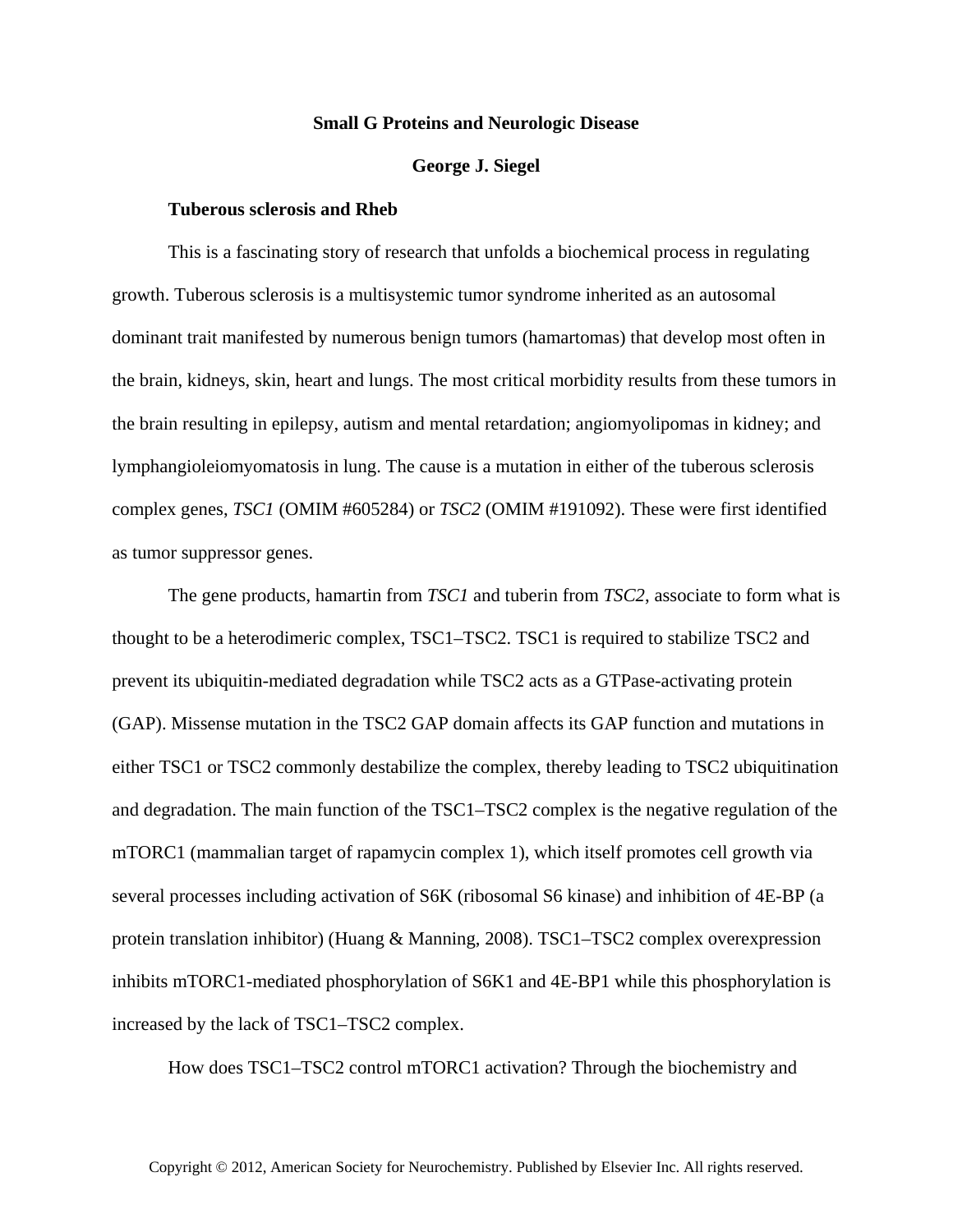genetic studies of several groups, the molecular switch in this case was identified as the small G protein Rheb (Ras Homologue Enriched in Brain). The GAP domain of TSC2 in the TSC1– TSC2 complex stimulates the GTPase activity of Rheb converting Rheb-GTP to Rheb-GDP. Rheb-GTP leads to activation of mTORC1 so that the conversion to Rheb-GDP decreases the activation. Thus, in the absence of functional TSC1–TSC2 complex, both the ratios of Rheb-GTP to Rheb-GDP and of active to inactive mTORC1 remain high. However, the molecular mechanism by which Rheb-GTP controls mTORC1 activity is not yet clear.

Since Rheb-GTP-mTORC1 appears to be the main switching locus for stimulating tumor growth, potential therapies for tuberous sclerosis, and possibly other tumors, may ensue from discovery of inhibitors of mTORC1, such as rapamycin, or inhibitors of the Rheb-GTP activating effect on mTORC1. For the interested reader, there is an excellent, detailed review of the biochemical and genetic work elucidating the biochemical pathways discussed above (Huang & Manning, 2008).

## **Hereditary sensory-motor neuropathy (HSMN) and Rab**

HSMN is a heterogeneous group of inherited peripheral neuropathies with lengthdependent sensory, motor and autonomic nerve dysfunction in various combinations caused by mutations in a number of different genes (see Ch. 38). One such syndrome, HMSN2 (Charcot-Marie-Tooth type 2B), is characterized by dominantly inherited peripheral nerve axon degeneration without demyelination and with normal conduction velocities, in contrast to HMSN1 in which there is demyelination and slowed conduction.

HMSN2 produces sensory and autonomic neuropathy, which leads to ulcerations and mutilation. It is caused by mutations in the gene for Rab7 [OMIM #602298], a member of the Rab family of about 70 proteins in the Ras super family. Rab proteins regulate vesicular